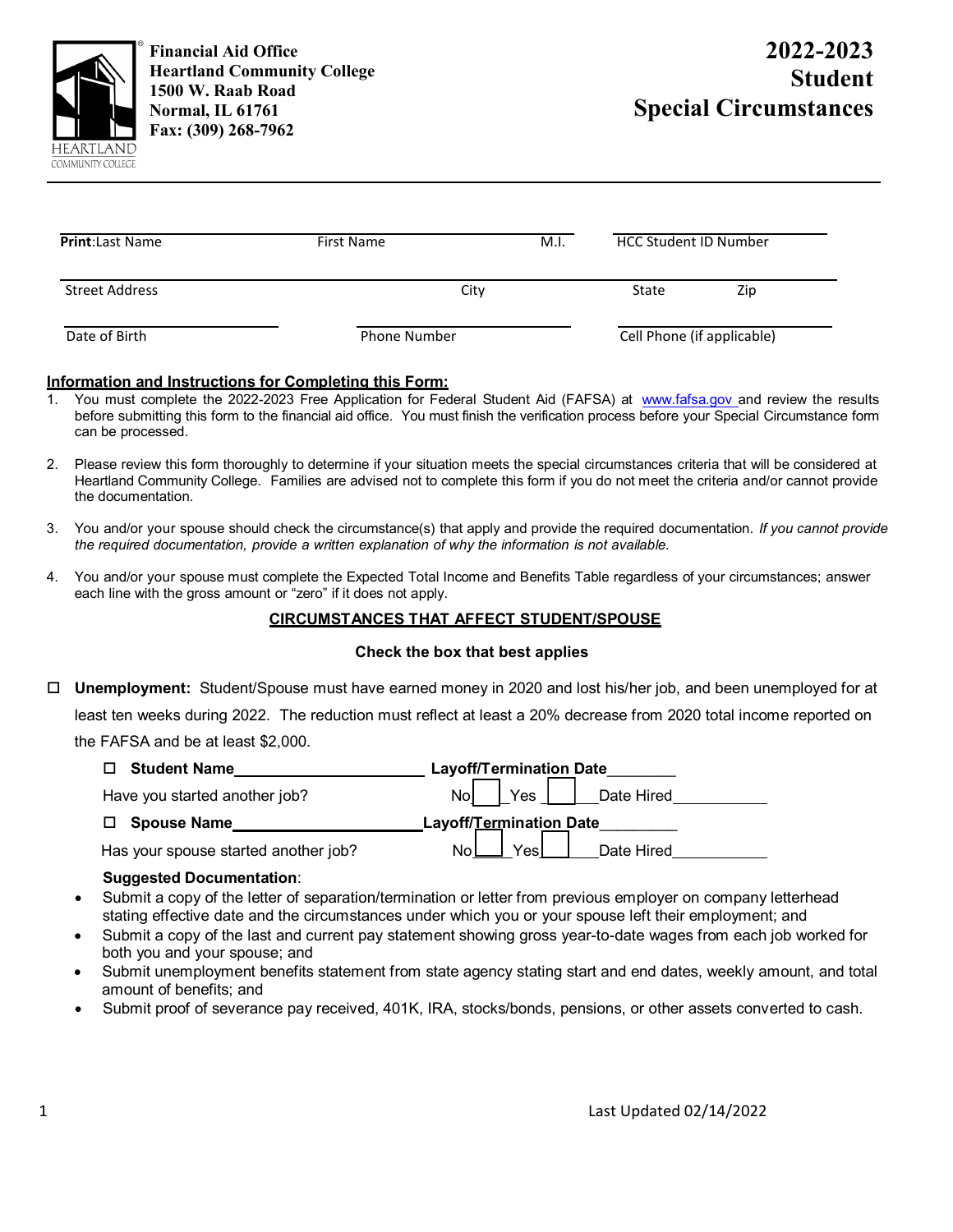- **Significant Decline in Income from 2020 to 2022:** The reduction must reflect at least a 20% decrease from 2020 total income reported on the FAFSA and be at least \$2,000. Student/Spouse must have earned money in 2020 and experienced a significant decrease in resources that is the result of disability, natural disaster, change in employment, or other catastrophic event.
	- $\Box$  Student: type of income lost
	- $\Box$  Spouse: type of income lost

#### **Suggested Documentation**:

- Submit a letter explaining the situation; and
- Submit proof of amount and type of income lost; and
- Submit a copy of the current pay statement showing gross year-to-date wages from each job worked for both you, and your spouse.
- Please note you may be required to submit a copy of your 2020 and/or your 2021 Federal Tax Transcripts before this form will be processed.

# $\Box$  Loss of Child Support: Child support ended on this date (mm/dd/yy) **Documentation Required**:

- Submit proof of the amount of child support received in 2022 (copy of divorce decree, cancelled checks, etc.)
- Submit legal document declaring the date the child support ended.

### □ Separation or Divorce in 2022 or 2023: Date of separation/divorce (mm/dd/yy)

List the members of your household that physically reside with you or for which you provide over 50% of their support. Use a separate sheet of paper if necessary.

| <b>Name</b> | Age | <b>Relationship to you College Attending</b> |  |  |  |
|-------------|-----|----------------------------------------------|--|--|--|
|             |     |                                              |  |  |  |
|             |     |                                              |  |  |  |
|             |     |                                              |  |  |  |

#### **Suggested Documentation**:

- Submit a copy of your current pay statement showing gross year-to-date wages from each job worked; and
- Submit a copy of legal separation/divorce papers or a copy of your and your spouse's rental lease or home
- mortgage payments as well as utility payments addressed to each of you at your individual residence(s); and
- Submit proof of spousal support and/or child support received and/or anticipated in 2022.

**Fill out the table on the next page if reason for special circumstance is unemployment or significant decline in income. DO NOT leave any blanks, insert zero where appropriate.**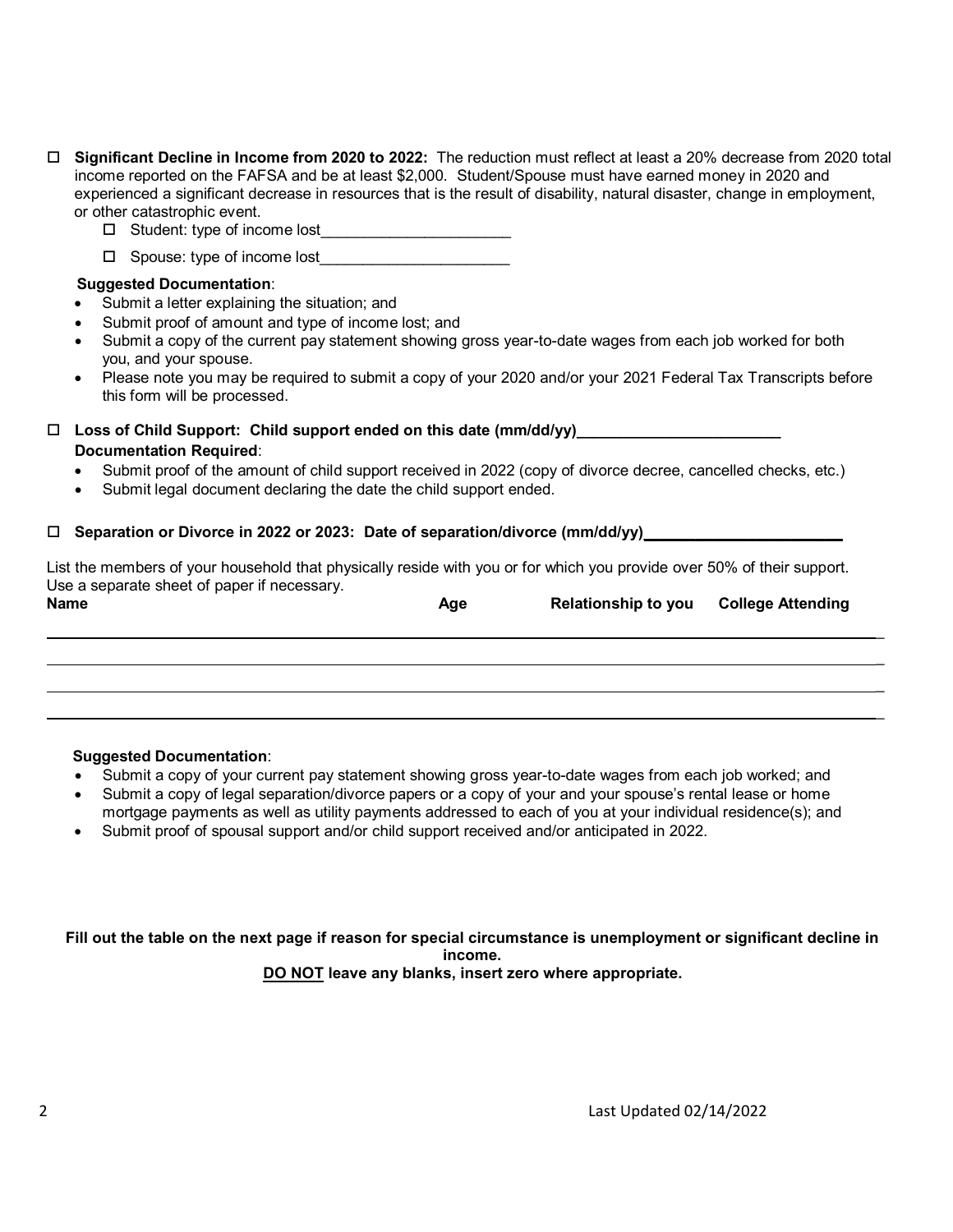#### **EXPECTED TOTAL INCOME AND BENEFITS TABLE: January 1, 2022 through December 31, 2022**

**Please report all of your household's projected taxable and untaxed income for 2021, including business income, rental income, pension, 401K/IRA distributions, social security, disability, child support, spousal support, and all other types of income.**

1. Answer **each** line with the gross amount or "zero" if it does not apply. *This form will not be processed if incomplete.*

| 2. Student signature is required. This form will not be processed without a signature.<br>TAXABLE INCOME FROM WAGES (do not include your unemployment income as wages) |                                    | <b>Student</b> | <b>Spouse</b> |
|------------------------------------------------------------------------------------------------------------------------------------------------------------------------|------------------------------------|----------------|---------------|
| Document gross wages earned through today's date:                                                                                                                      | Provide most recent pay statement  |                |               |
| Estimate anticipated wages from today's date through December 31, 2022:                                                                                                |                                    |                |               |
| <b>OTHER TAXABLE INCOME</b>                                                                                                                                            |                                    |                |               |
| Unemployment Income to date and anticipated in 2022:                                                                                                                   | Provide monthly statement          |                |               |
| Severance, Paid Time Off or Vacation Pay Out if not included in gross wages:                                                                                           |                                    |                |               |
| Social Security Income:<br>Provide monthly statement                                                                                                                   |                                    |                |               |
| Taxable Disability Income:<br>Provide monthly statement                                                                                                                |                                    |                |               |
| Taxable Pension:                                                                                                                                                       | Provide monthly statement          |                |               |
| Interest/Dividend Income: You should anticipate any type of asset income you are<br>required to report on your 2022 Federal Tax Return.                                |                                    |                |               |
| Business Income, Rents, Royalties, and/or Annuities:                                                                                                                   |                                    |                |               |
| Maintenance/support from spouse in 2022: (in cases of separation or divorce)                                                                                           |                                    |                |               |
| Taxable income from 401K disbursements or other existing assets:<br>Include year to date gross disbursements and anticipated disbursements.                            |                                    |                |               |
| Other taxable incomes: List the source                                                                                                                                 |                                    |                |               |
| <b>TYPES OF UNTAXED INCOME</b>                                                                                                                                         |                                    |                |               |
| Housing allowance for military or clergy:                                                                                                                              | <b>Contract or LES Statement</b>   |                |               |
| <b>Workers Compensation:</b>                                                                                                                                           | Provide monthly statement          |                |               |
| <b>Untaxed Disability Income:</b>                                                                                                                                      | Provide monthly statement          |                |               |
| Child Support Received for all members of your household:                                                                                                              |                                    |                |               |
| <b>Untaxed Pension:</b>                                                                                                                                                | Provide monthly statement          |                |               |
| Other Untaxed Income: List the source                                                                                                                                  |                                    |                |               |
|                                                                                                                                                                        | 2022 TOTAL INCOME FROM ALL SOURCES |                |               |

**WARNING: If you purposely give false or misleading information on this worksheet, you may be fined, sentenced to jail or both.**

**Each person signing below certifies that all of the information reported is complete and correct.**

**Student Signature Date** 

**Spouse Signature Date** 

**Documents may be faxed or mailed to the address on this form**